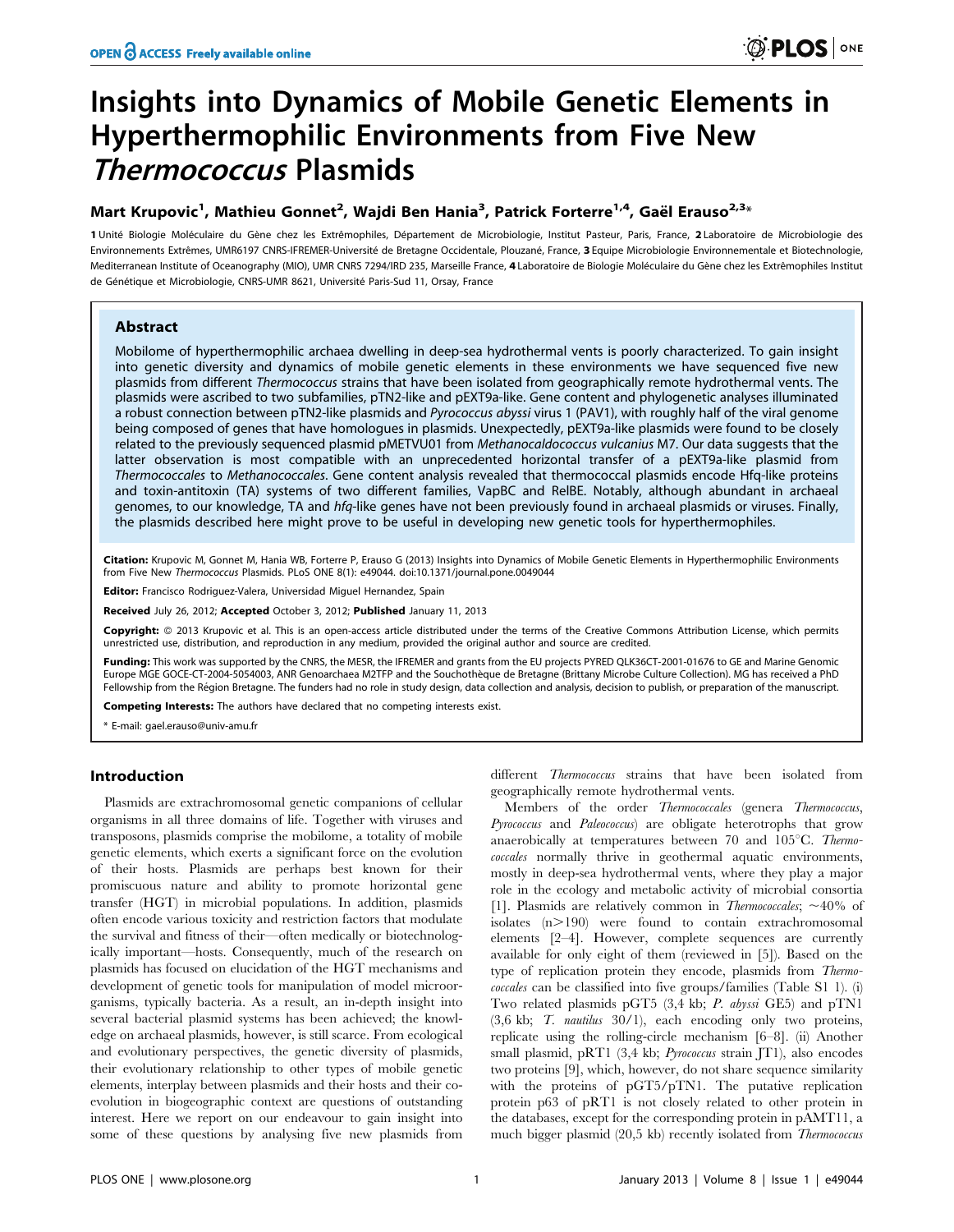sp. AMT11 [10]. (iii) Plasmid pT26-2 (21,6 kb; Thermococcus sp. 26/2) shares a number of genes with putative integrated elements residing in the genomes of various Thermococcales and Methanococcales [11]. (iv) The largest of the thermococcal plasmids reported to date, pTBMP1 (54,2 kb) of T. barophilus MP [12], does not appear to be related to any of the plasmids listed above. (v) Finally, two related plasmids, pTN2 (13,0 kb) and pP12-1 (12,2 kb) have been isolated from  $T$ . *nautilus*  $30/1$  and *Pyrococcus* sp.  $12/1$ , respectively [11].

Here we report on isolation and sequencing of five new thermococcal plasmids isolated from hydrothermal vents located in Atlantic, Pacific, and Indian Oceans. Based on gene content and phylogenetic analyses, the plasmids could be ascribed to two subfamilies, one of which includes the previously described plasmids pTN2 and pP12-1. Our analyses established a clear evolutionary link between thermococcal plasmids and the Pyrococcus abyssi virus 1 and also uncovered a recent horizontal plasmid transfer from Thermococcales to Methanococcales.

#### Results and Discussion

## Preliminary characterisation of five novel plasmidcarrying Thermococcus spp.

The five Thermococcus strains carrying the plasmids described in this study were isolated from rock samples collected from black smoker chimneys located in distinct deep hydrothermal sites of three oceans (Atlantic, Pacific and Indian), at depths varying between 2274 and 2508 m (see Materials and Methods for details). They all grew between  $60-90^{\circ}$ C and pH  $5-8.5$  (with optima around  $80-85^{\circ}\text{C}$  and pH 6.5–7.0) under strictly anaerobic conditions. Assignment of the novel isolates to the Thermococcus genus was confirmed by phylogenetic analysis of their nearcomplete 16S rRNA genes (Fig. 1). Strains IRI33 and IRI48, although originating from the Mid-Atlantic Ridge, grouped together with Thermococcus sp. strain AMT11 harbouring a 20 kb plasmid [10] and T. barossii [13], both of which were isolated from black smokers of the East Pacific Rise. Strains AMT7 and EXT9 belong to a cluster containing two other plasmid-carrying isolates, strains 26-2 and 30-1, assigned to the T. nautilus species [8,11]. The last isolate, CIR10, belongs to a separate clade with the closest related species being T. barophilus.

## General features of the novel plasmids of Thermococcus spp.

Plasmids pIRI33, pIR48, pAMT7, pEXT9 and pCIR10 were isolated from their respective host strains using a modified alkaline lysis method as previously described [10]. Southern hybridizations of total DNAs from each isolate with plasmid-specific probes revealed a relationship between the five novel plasmids (not shown) and the lack of putative integrated copies of these plasmids in their host chromosomes. The five novel plasmids were completely sequenced and their general characteristics are presented in Table 1. Analysis of their gene content revealed that the five plasmids form a single family, which also includes the previously sequenced Thermococcus nautilus plasmid pTN2, Pyrococcus sp. 12/1 plasmid pP12-1 [11] and, unexpectedly, Methanocaldococcus vulcanius M7 plasmid pMETVU01. Members within this family contain two invariable genes and an overlapping, semiconserved set of genes (described below). Gene content analysis allowed further delineation of the plasmids into two subfamilies, pTN2-like and pEXT9a-like (Fig. 2; Fig. S1). Consistently with this grouping, the plasmid size and coding density for the two subfamilies was also found to differ considerably (Table 1).



Figure 1. Phylogenetic tree of Thermococcales based on 16S rRNA gene sequences. The evolutionary history was inferred by using the Maximum Likelihood method based on the Tamura-Nei model. The bootstrap consensus tree inferred from 100 replicates. A discrete Gamma distribution was used to model evolutionary rate differences among sites (4 categories (+G, parameter = 0.1068)). The rate variation model allowed for some sites to be evolutionarily invariable ([+I], 75.0448% sites). The tree is drawn to scale, with branch lengths measured in the number of substitutions per site. The analysis involved 45 nucleotide sequences. All positions with less than 95% site coverage were eliminated. That is, fewer than 5% alignment gaps, missing data, and ambiguous bases were allowed at any position. There were a total of 1232 positions in the final dataset. Strains carrying sequenced plasmids are indicated by bold characters. The five plasmid-carrying Thermococcus strains isolated and characterized in this study are underlined. doi:10.1371/journal.pone.0049044.g001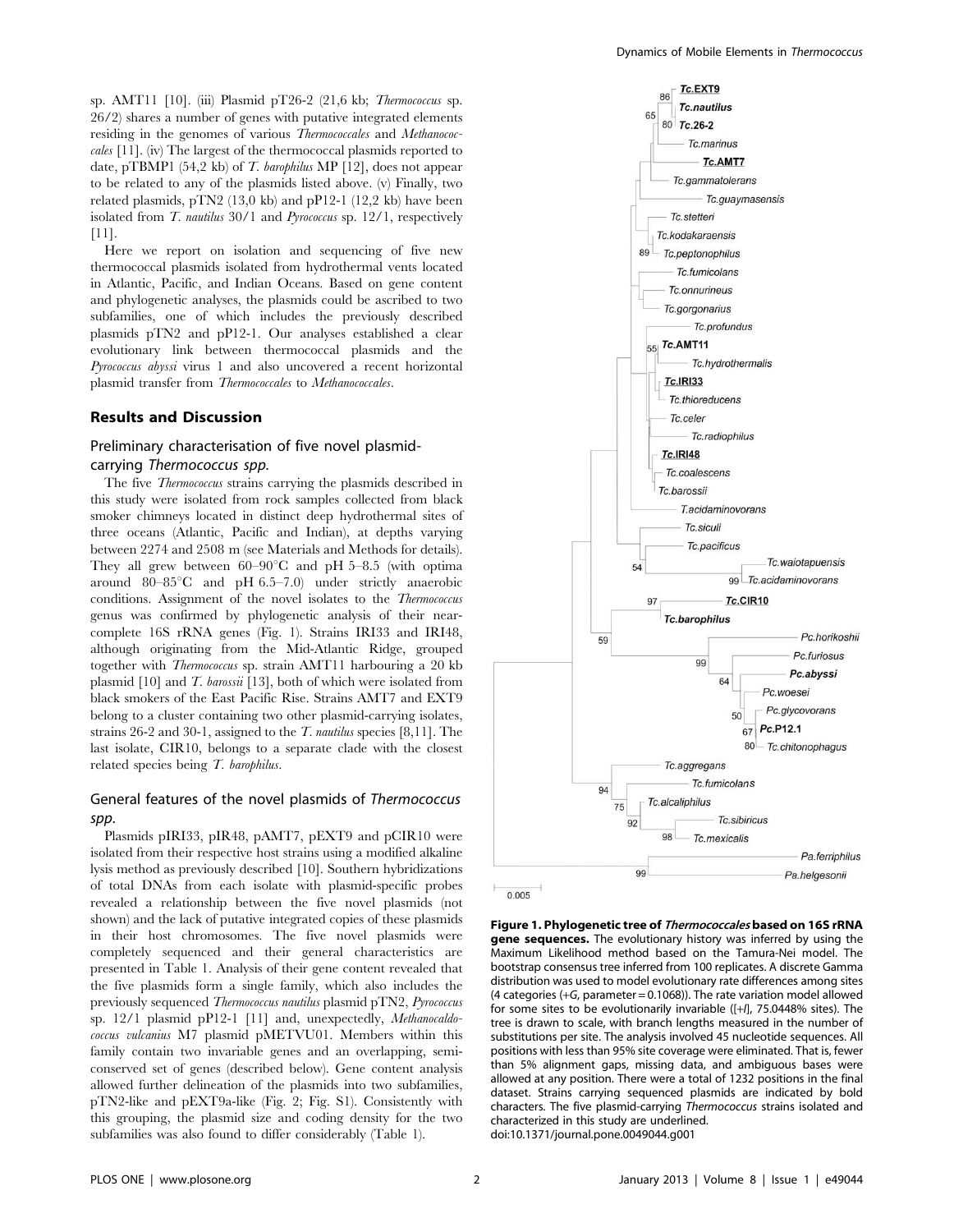#### Plasmid gene content

Replication proteins. One of the two absolutely conserved genes present in both pTN2-like and pEXT9a-like plasmids encodes a superfamily I (SFI) helicase (Fig. 2), which has been also previously identified in pTN2 and pP12-1 [11]. Sequence analysis revealed that all conserved motifs characteristic to UvrD/REP-like helicases, except for the Q motif [14], are conserved in the plasmid homologues (data not shown). Although the exact role of UvrD/ REP-like helicases in vivo is obscure, they are known to unwind the dsDNA duplex and promote replication of mobile genetic elements, such as viruses (e.g., phiX174, M13) and plasmids [15,16]. It is therefore likely that SFI helicase homologues encoded by archaeal plasmids are responsible for unwinding of the dsDNA duplex during plasmid replication.

Immediately upstream of the helicase genes all plasmids possess large ORFs ( $>650$  codons; Table S2). One of these, from pTN2

(gene 12 in Fig. 2A), has been demonstrated to encode a functional DNA primase-polymerase [11], suggesting that ORFs in other plasmids might also encode plasmid replication proteins. Notably, the protein sequences from different plasmids are not strictly homologous, but rather display a modular relationship (Fig. 3). Sequence analysis of the primase-polymerase from pTN2, protein tn2-12p, revealed that the protein is composed of at least two distinct domains: the N-terminal prim-pol domain, which shares similar features with members of the Archaeo-eukaryotic primase (AEP) superfamily [11,17], and the C-terminal domain, which is not significantly similar to proteins in the extant databases, except for homologues in related plasmids. True homologues of the pTN2 primase-polymerase are encoded by plasmids pP12-1 and pCIR10 (Fig. 2A). Interestingly, pIRI48, which based on the gene content also belongs to the pTN2-like subfamily (Fig. 2A), encodes a different protein variant. Similarly to tn2-12p-like proteins, pIRI48 gp13 possesses an N-terminal prim-pol domain, but the C-



Figure 2. Comparative genomic analysis of the five novel thermococcal plasmids. (A) pTN2-like and (B) pEXT9a-like plasmids Genes absolutely conserved in all eight plasmids are shown in red; the semi-conserved genes present in some members of both plasmid groups are in green; conserved genes restricted to either one of the two groups are depicted in blue. Abbreviations: SFI, superfamily I; wHTH, winged helix-turnhelix motif; ABC, ATP-binding cassette; RHH, ribbon-helix-helix motif; Prim-pol, primase-polymerase; TAS, toxin-antitoxin system. General characteristics of the plasmids depicted in this Figure can be found in Table 1. doi:10.1371/journal.pone.0049044.g002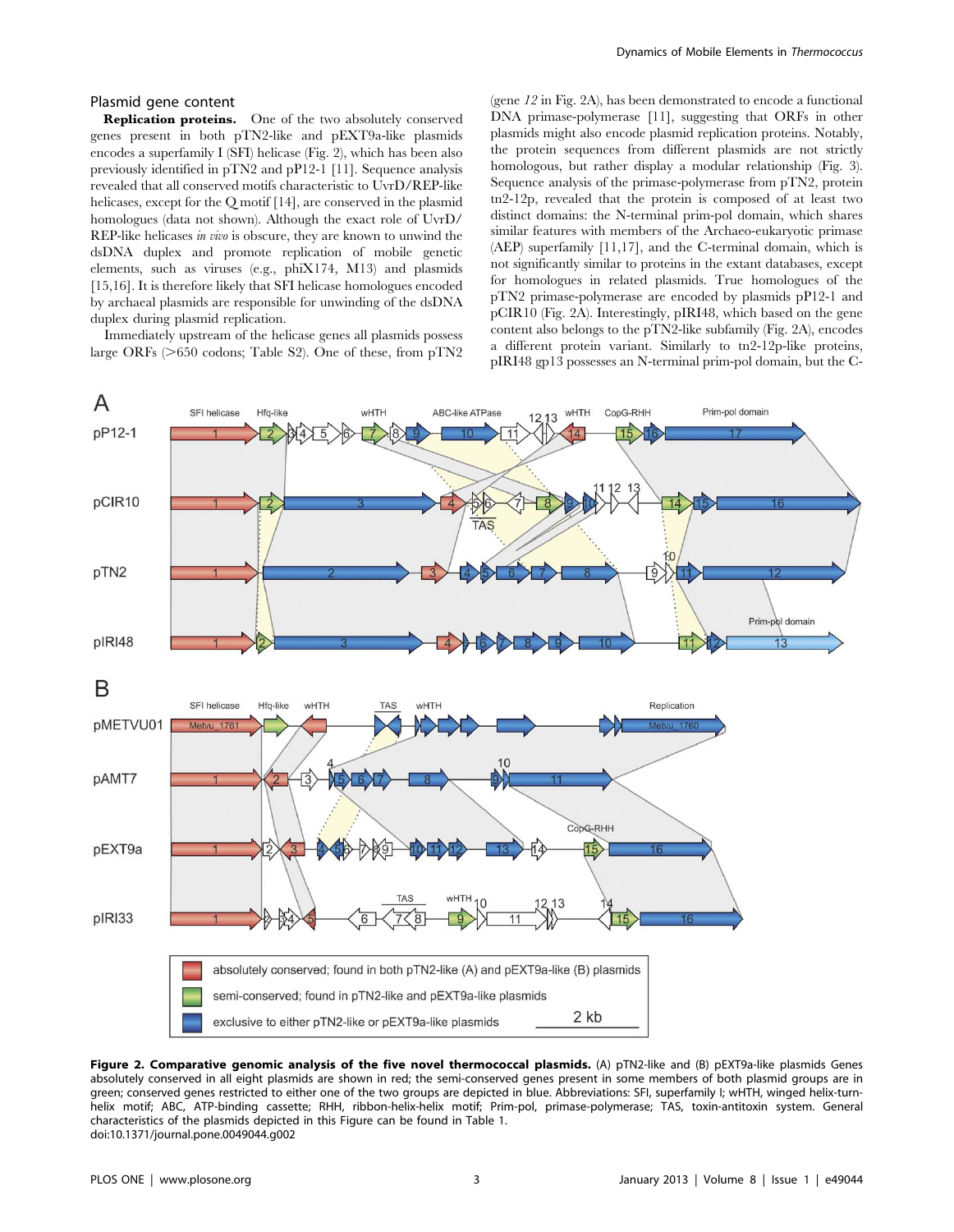Table 1. General characteristics of the plasmids analysed in this study.

| Plasmid  | Organism                        | Origin                                               | Length, bp | Coding, % | <b>CDS</b> | $G + C\%$ | Accession  |
|----------|---------------------------------|------------------------------------------------------|------------|-----------|------------|-----------|------------|
| pTN2     | Thermococcus nautilus           | <b>East Pacific Rise</b><br>$13^{\circ}$ N (-2330 m) | 13015      | 91,1      | 12         | 48,4      | NC 014115  |
| pP12-1   | Pyrococcus sp. 12/1             | East Pacific Rise<br>$13^{\circ}$ N (-2330 m)        | 12205      | 90,8      | 17         | 44,7      | NC 014110  |
| pCIR10   | Thermococcus sp.                | Central Indian<br>Ridge TJ $(-2420 \text{ m})$       | 13322      | 90,3      | 16         | 45,5      | this study |
| pIRI48   | Thermococcus sp.                | Mid-Atlantic Ridge<br>$36^{\circ}$ N (-2274 m)       | 12974      | 90,3      | 13         | 50,0      | this study |
| pMETVU01 | Methanocaldococcus vulcanius M7 | <b>East Pacific Rise</b><br>$13^{\circ}$ N (-2600 m) | 10704      | 72.2      | 13         | 46,3      | NC 013408  |
| pAMT7    | Thermococcus sp.                | East Pacific Rise<br>$13^{\circ}$ N (-2330 m)        | 8576       | 80,9      | 11         | 45,6      | this study |
| pEXT9a   | Thermococcus sp.                | <b>East Pacific Rise</b><br>$9^{\circ}$ N (-2508 m)  | 10556      | 80,6      | 16         | 45,8      | this study |
| pIRI33   | Thermococcus sp.                | Mid-Atlantic Ridge<br>$36^{\circ}$ N (-2274 m)       | 11041      | 80,9      | 16         | 44,9      | this study |

doi:10.1371/journal.pone.0049044.t001

terminal domains of these proteins are unrelated (Fig. 3). A yet different protein is encoded by all pEXT9a-like plasmids. The latter group is also related to tn2-12p-like proteins, but unlike in pIRI48 gp13, the relationship is confined to the C-terminal  $\sim$  28% identity over 458 aa region for pEXT9a gp16; Table S2) rather than the N-terminal domain (Fig. 3). Instead of the prim-pol domain, the pEXT9a-like proteins possess a  $\sim$ 150 aa N-terminal domain of unknown function and provenance. Furthermore, unlike in the pTN2-like group, pEXT9a-like proteins possess a Cterminal extension that is predicted to adopt a DNA-binding winged helix-turn-helix (wHTH) fold (Table S2, Fig. 3). Although without experimental evidence it is not possible at the moment to predict the biochemical activity of pEXT9a-like proteins, the genetic neighbourhood as well as fusion to the prim-pol domain in pTN2-like plasmids strongly suggests that these proteins represent a new family of DNA replication proteins.

Genes encoding genome replication proteins are undoubtedly amongst the most important functional determinants of any replicon, be it a virus, a plasmid or a cellular chromosome. It is thus surprising with what ease and apparent frequency these genes are swopped between different mobile elements; numerous cases of non-homologous displacements have been reported both in



Figure 3. Modular relationship among plasmid-encoded replication proteins. Horizontal bars represent replication proteins with distinct domains indicated with different colours – the primasepolymerase domain is shown in blue, the C-terminal domain of pTN2 replicase is in red, and the winged helix-turn-helix domain is in green. The numbers above the bars represent the amino acid coordinates of the depicted domains in the replicases of respective plasmids (plasmid names are on the right). The numbers next to the plasmid names denote how many additional plasmids encode the specific type of a replication protein.

doi:10.1371/journal.pone.0049044.g003

bacteria and in archaea [10,11,18,19], raising a question of whether replication protein genes should be considered as ''core genes'' when reconstructing the evolutionary history of a given group of mobile genetic elements, especially in the case of small replicons [10,20]. The three different variants of putative replicases encoded by the thermococcal plasmids (Fig. 3) further illustrate this point.

To gain additional insights into the evolution of the thermococcal plasmid replication proteins, we performed a Maximumlikelihood analysis of the SFI helicase proteins conserved in both pTN2-like and pEXT9a-like plasmids. Previous phylogenetic analysis of the SFI helicases showed that pTN2 and pP12-1 helicases are most closely related to corresponding proteins from Thermococcales  $(T.$  onnurineus NA1 and  $T.$  gammatolerans  $E[3]$  and Halobacteriales, together forming a monophyletic group, separate from other archaeal, bacterial and eukaryotic SFI helicases [11]. We therefore concentrated on thermococcal helicases and used halobacterial sequences as outgroups (Fig. 4). In our analysis, thermococcal helicases formed three separate clades. Interestingly, these clades coincided with the groups defined based on the type of the replication protein encoded by the plasmids (Fig. 3, 4). Clade 1 contains all pEXT9a-like plasmids that encode a putative replication protein displaying sequence similarity to the Cterminal domain of the pTN2 primase-polymerase (Fig. 4). Clade 2 contains plasmids pTN2, pP12-1 and pCIR10, all of which encode pTN2-like replication proteins. Interestingly, plasmid pIRI48, despite being the most similar one to pTN2 based on the common gene content (Table S2), falls into clade 3 together with *T. onnurineus* NA1 and *T. gammatolerans* EJ3. As described above, the replication protein of pIRI48 shares the N-terminal prim-pol domain with the pTN2 protein, but contains an unrelated C-terminal domain (Fig. 3). Notably, the SFI helicase gene in T. gammatolerans EJ3 genome resides within the IE, previously designated as TGV2 [21], and is preceded by a gene encoding a putative replication protein containing an N-terminal prim-pol domain (best hit to the corresponding domain of pIRI48 gp13; 29% identity over 201 aa region) and a unique C-terminal domain, not related to any of those found in replicases of either pTN2-like or pEXT9a-like plasmids. In T. onnurineus NA1 genome the helicase (TON\_1380) gene is preceded by primase-polymerase- (TON\_1379) and integrase-encoding (TON\_1378) genes,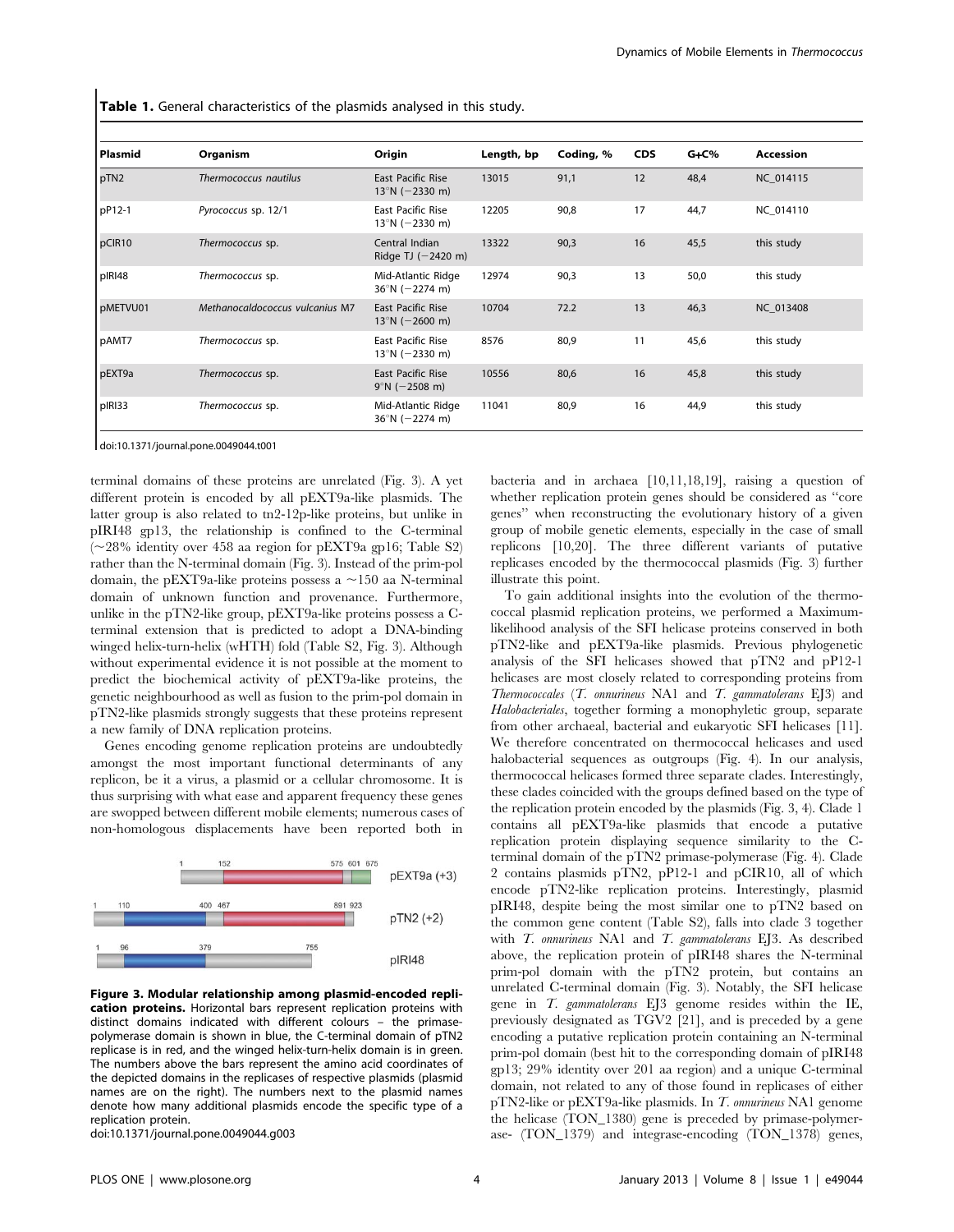suggesting that this three-gene cassette might have also arisen from an integration of a mobile element. Interestingly, the putative primase-polymerase encoded within the T. onnurineus NA1 genome represents a yet another variant of this group of proteins; the protein possesses an N-terminal prim-pol domain and a unique Cterminal domain. Thus, all three replicases encoded by elements belonging to the helicase-based clade 3 (Fig. 4) possess related Nterminal, but distinct C-terminal domains. The fact that the helicase sequences formed phylogenetic clades coinciding with the grouping defined on the basis of the replication protein types rather than the overall gene content similarity of respective plasmids (Table S2) points to the co-evolution of these helicases with their cognate replicases. It is possible that the co-evolution is dictated by the necessity to preserve protein-protein interaction between the corresponding proteins during plasmid DNA replication.

Origins of replication. In both pTN2-like and pEXT9a-like plasmids the operon encoding the two replication proteins is preceded by large intergenic regions (Fig. 2). Based on the cumulative GC skew analysis and presence of repetitive sequences, these regions were predicted to contain the origin of replication  $(0)$  in pTN2 and pP12-1 [11]. In an attempt to identify a possible ori site for the plasmids in our dataset, we performed a cumulative GC skew analysis. While the intergenic region preceding the replication gene cassette was found to be consistent with the location of the ori site in pIRI48, pAMT7, pEXT9a and pMETVU01 (detection of minima in GC skew and presence of the most significant sequence repeats in this region), the situation is more difficult to interpret for plasmids pCIR10 and pIRI33 (Fig. S2). For example, GC skew graph of pIRI33 shows two valleys, one of which coincides with the typical predicted ori location for other related plasmids, while the second, deeper one, is in the intergenic region between genes 8 and 9. This could either suggests that the ori site in pIRI33 has shifted to this new position, possibly after horizontal acquisition of a new ori from an unrelated replicon along with the genes for the toxin-antitoxin genes (see below) or that this gene transfer event has perturbed the GC skew, rendering the prediction of on site more complicated.

DNA-binding proteins. The second of the two genes absolutely conserved in both pTN2-like and pEXT9a-like plasmids (Fig. 2; gene 3 in pTN2 and pEXT9a) potentially encodes a  $\sim$ 170 aa protein. This group of proteins contains an N-



Figure 4. Phylogenetic analysis of the plasmid-encoded superfamily I helicases. The plasmid names are coloured according to the geographical origin of the strains from which they were isolated: blue, East Pacific Ocean ridge; red, Mid-Atlantic Ocean ridge; green, Indian Ocean triple junction. Replicase–helicase (rep and hel) gene cassettes are shown on the right; domain organizations of the replication proteins encoded by plasmids within the three phylogenetic clades (1-3) are indicated. The plasmid of Methanocaldococcus vulcanius M7 is boxed. The evolutionary history was inferred by using the Maximum Likelihood method based on the JTT model (+I, +G [4 categories]). Numbers at the branch-points represent bootstrap values (100 replicates). The scale bar represents the number of substitutions per site. The analysis involved 12 amino acid sequences. All positions containing gaps and missing data were eliminated. There were a total of 398 positions in the final dataset. The tree was rooted with helicases from haloarchaea, based on previous phylogenetic analysis [11]. GenBank accession numbers: Halorubrum lacusprofundi ATCC 49239, YP\_002564878; Halogeometricum borinquense DSM 11551, YP\_004037766; Thermococcus onnurineus NA1, YP\_002307767; Thermococcus gammatolerans EJ3 integrating element TGV2, YP\_002959996; pMETVU01, YP\_003248093; pTN2, YP\_003603582; pP12-1, YP\_003603439. doi:10.1371/journal.pone.0049044.g004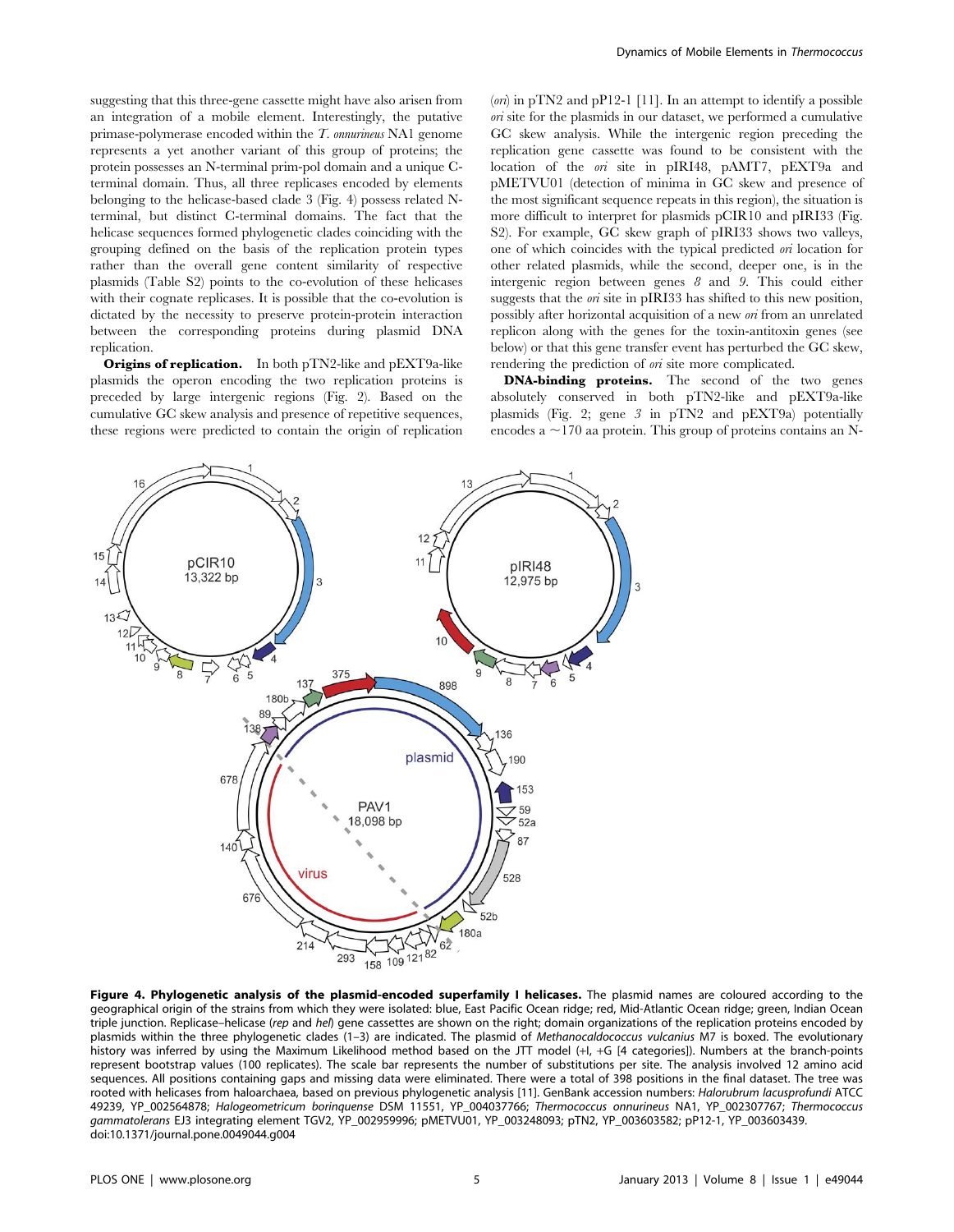terminal coiled-coil domain followed by a predicted wHTH domain (Suplementary Files 4 and 6), suggesting an involvement in transcription regulation. Two additional groups of putative wHTH transcription factors are encoded by some of the pTN2like and pEXT9a-like plasmids (Fig. 2).

Another group of putative DNA-binding proteins that is semiconserved in the pTN2-like (pP12-1, gene  $15$ ; pCIR10, gene  $14$ ; pIRI48, gene 11) and pEXT9a-like (pEXT9a, gene 15; pIRI33, gene 15) plasmids consists of proteins containing an N-terminal ribbon-helix-helix (RHH) motif (Fig. S4). RHH proteins in most cases function as dimers and can either negatively or positively regulate the expression of the target genes. In the Sulfolobus plasmid pRN1 (and other pRN-like plasmids), an RHH protein Orf56 is encoded upstream of the primase-polymerase gene (orf904) and negatively regulates the expression of the replicase by repressing the transcription of the orf56-orf904 co-transcript [22]. The proximity of RHH protein-coding genes to the replication gene cassettes in thermococcal plasmids suggests a similar regulatory role for these putative transcription factors.

RNA-binding Sm/Hfq-like proteins. Another peculiar group of proteins potentially involved in nucleic acid-binding is encoded by plasmids pP12-1 (gene 2), pCIR10 (gene 2), pIRI48 (gene 2) and pMETVU01 (gene Metvu\_1762). These proteins bear a predicted C-terminal Hfq-like domain and, with the exception of pIRI48 gp2, an N-terminal C2H2 Zn-finger (ZF) domain (Table S2 and Fig. S5). Notably, in all plasmids the genes for these proteins are situated immediately downstream of the helicase genes and appear to belong to the same transcriptional unit. Hfq-like proteins belong to a family of Sm proteins that perform a range of important RNA-related functions in cellular organisms belonging to all three domains of life [23].

The fusion of the ZF domain to the Hfq-like domain is, to our knowledge, unique to the plasmid-encoded proteins described here. The role of the ZF domain in these proteins is not clear, however. It is possible that the ZF recruits the protein to the DNA for targeted regulation of certain transcripts. Indeed, it has been recently demonstrated that E. coli Hfq modulates transcription, presumably by binding to nascent transcripts [24]. It has also been shown that Hfq is one of the three major nucleoid proteins during the exponential growth phase and preferentially, although weakly, binds to curved DNA [25]. Due to the ability to bind both RNA and DNA, it was suggested that Hfq might be involved in coupling transcription to translation. It is tempting to speculate that the plasmid-encoded Hfq-like proteins perform a similar role during plasmids' replication.

PSI-BLAST analysis revealed that proteins homologous to pCIR10 gp2 (containing both ZF and Hfq-like domains) are also encoded by three unrelated methanococcal plasmids, namely ECE1 (NP\_044153) and ECE2 (NP\_044176) of M. jannaschii DSM 2661 as well as pFS01 (YP\_003459249) of Methanocaldococcus sp. FS406-22. Furthermore, recent structural studies revealed a variant of an Hfq-like protein encoded by the Pyrobaculum spherical virus [26], suggesting that the role of Hfq-like proteins in the replication of mobile elements in (hyperthermophilic) archaea might be more significant than currently appreciated.

Toxin-antitoxin genes. The thermococcal plasmids carry genes for two distinct toxin-antitoxin (TA) systems. The putative TA genes of the RelBE family are encoded by plasmids pCIR10 (genes 5/6), pEXT9a (genes 4/5) and pMETVU01 (genes Metvu\_1751/Metvu\_1752) (Fig. S6), while pIRI33 (genes 7/8) encodes a TA of the VapBC (also known as RHH/PIN) family [27,28].

In the RelBE TA system, RelE is a ribonuclease, which inhibits translation during nutritional stress by cleaving mRNAs positioned

at ribosomal A-sites, whereas RelB antagonizes the action of RelE by direct protein–protein interaction and repression of relBE operon transcription [27]. The homologues of the plasmidencoded RelBE proteins are widespread in bacteria and archaea, with the closest homologues being encoded in the genomes of Thermococcales (Table S2). Interestingly, phylogenetic analysis of RelE-like proteins encoded by the three plasmids (pCIR10, pEXT9a and pMETVU01) as well as several selected archaeal genomes (Fig. S7) suggests that RelBE loci of pEXT9a and pMETVU01 are orthologous, while the one in pCIR10 has been acquired independently from a distinct source.

VapBC TA are abundant in bacteria and even more so in archaea [27]. In enterobacteria, VapC toxins are PIN (PilT Nterminal) domain-containing site-specific endonucleases that cleave tRNA(fMet) in the anticodon stem-loop thereby inhibiting protein translation [29]. The antitoxin VapB proteins counteract the toxic action of VapCs by direct protein-protein interaction. Unlike VapCs, VapBs do not form a homogeneous protein group and typically possess DNA-binding domains of at least four different classes, including RHH, HTH, PHD/YefM and AbrB [27,28]. Gene 7 of pIRI33 encodes a PIN domain (COG1569) protein with numerous homologues in bacterial and archaeal genomes (Table S2). The gene, located immediately upstream of the *vapC* toxin gene and overlapping the latter by 119 nt (Fig. 2B), encodes a putative RHH protein (94% HHpred probability; Table S2), which appears to represent an antitoxin component of the VapBC system.

TA loci are abundantly found in bacterial and archaeal genomes as well as in bacterial plasmids and a few bacterioviruses [27,28]. We have also observed TA genes to be present within proviruses [30] and integrative elements [31] of Methanococcales. However, to the best of our knowledge, TA genes have not been previously reported in any of the archaeal extrachromosomal elements, including viruses and plasmids. In bacterial mobile elements TA loci have been experimentally shown to contribute to the stable maintenance of these replicons within their host cells [32]. A similar function is therefore most likely for TA encoded by archaeal plasmids.

#### Relationship to Pyrococcus abyssi virus 1

Analysis of thermococcal plasmids pTN2 and pP12-1 has previously revealed that these plasmids share three common genes with the *Pyrococcus abyssi* virus 1 (PAV1) [5,11]. PAV1 virions display a spindle-shaped morphology and contain a circular dsDNA genome of 18 kb [33,34]. Our analysis confirms and further extends the previous observation of genetic relatedness between thermococcal plasmids and PAV1. Comparative genomic analysis revealed six PAV1 genes that have homologues in thermococcal plasmids (Fig. 5; Fig. S3). One of these genes (PAV1 ORF153) is absolutely conserved in all pTN2-like and pEXT9a-like plasmids and encodes the putative transcriptional regulator with an N-terminal coiled-coil domain and a C-terminal wHTH domain (see above). PAV1 ORF180a has homologues in plasmids pIRI33 (gene 9), pCIR10 (gene 8) and pP12-1 (gene 7) and also encodes a putative wHTH domain containing transcriptional regulator. Homologues of gene ORF138 are present in plasmids pIRI48 (gene  $6$ ) and pTN2 (gene  $4$ ), while the largest of the PAV1 genes, ORF898, has homologues in plasmids pCIR10 (gene 3), pTN2 (gene 2) and pIRI48 (gene 3). Proteins from the latter group all possess a predicted coiled-coil region, but do not display appreciable sequence similarity to proteins in the public databases. Homologues of genes ORF137 and ORF375 are found in tandem organization and are present in thermococcal plasmids pP12-1 (genes 9 and 10), pIRI48 (genes 9 and 10) and pTN2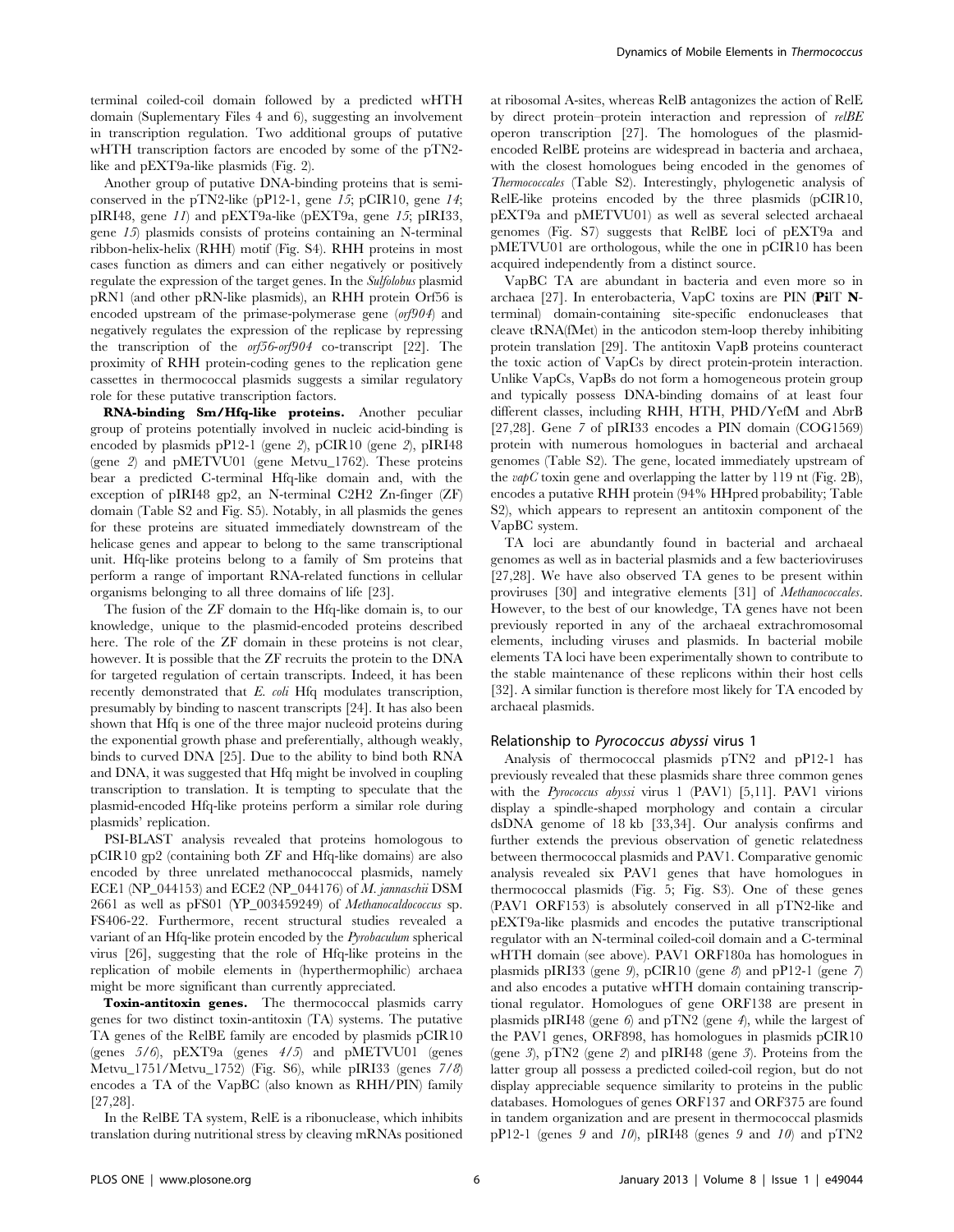(genes  $7$  and  $8$ ). The two genes along with gene ORF180b form a three-gene cassette, which is also conserved within the putative provirus A3 VLP of Methanococcus voltae A3 (genes Mvol\_0500/ Mvol\_0499/Mvol\_0498) [35]. ORF137 homologues encode proteins of unknown functions, while those of ORF375 encode P-loop ATPases, with readily discernible Walker A and B motifs. PSI-BLAST and HHpred analyses point to the relatedness of ORF375-like proteins to ABC transporters (Table S2). However, the function of these proteins in the propagation of the mobile elements remains obscure. Thorough analysis of the PAV1 genome did not reveal any other genes that would have counterparts in the currently available thermococcal plasmids. Notably, however, ORF528, which encodes a putative wHTH protein [33], displays significant sequence similarity with proteins from several haloarchaeal plasmids, namely Halalkalicoccus jeotgali B3 plasmid 2 (YP\_003738738 and YP\_327788; 24% identity over 328 aa region), Natronomonas pharaonis DSM 2160 plasmid PL23 (YP\_327788; 25% identity over 163 aa region) and Haloquadratum walsbyi C23 plasmid PL6A (CCC41961; 24% identity over 187 aa region).

Interestingly, all the genes that have homologues in archaeal plasmids and integrating elements are clustered together and occupy roughly half of the PAV1 genome (Fig. 5), while genes that were shown (ORF121) or predicted (ORF676, ORF678) to encode structural virion proteins are located in the other half [33]. Notably, ORF676 and ORF678 are the only two ORFs which are shared between PAV1 and another recently isolated thermococcal spindle-shaped virus, Thermococcus prieurii virus 1 [36]. It is therefore tempting to speculate that PAV1-like viruses emerged as a result of recombination between two distinct types of mobile genetic elements (MGEs), a plasmid and a virus, which respectively donated genetic determinants for genome propagation and virion formation. Alternatively, loss of the genetic determinants for virion structure from the PAV1-like viral genome might have given rise to the pTN2-like family of plasmids. Indeed, genetic fusions between plasmids and viral genomes have been suggested to play a central role in the emergence and evolution of certain bacterial and archaeal viruses [37,38]. Intimate interplay between viruses and plasmids has been previously observed in Archaea. For example, upon superinfection with spindle-shaped fuselloviruses, crenarchaeal pRN-like plasmids pSSVi and pSSVx are encapsidated into virus-like particles that are released from the cells and propagate in a virus-like fashion [39,40]. The extent of genomic relationship between PAV1 and pTN2-like plasmids suggests that there might also be functional interaction between these two types of replicons and testing the latter possibility might prove to be highly rewarding. Additional genome sequences of PAV1-like viruses are required to obtain a more comprehensive picture of the genomic relationship between these archaeal viruses and plasmids.

## Horizontal plasmid transfer: from Thermococcales to Methanococcales

Previous studies have revealed close genetic relationship between plasmids and integrating elements (IEs) of Thermococcales and Methanococcales [5,11,31]. More specifically, members of Thermococcales and Methanococcales were found to share a group of MGEs related to thermococcal plasmid pT26-2 [11]. Phylogenetic analysis of six concatenated core proteins conserved in all these MGEs revealed a clear separation of the elements belonging to the two archaeal orders, with the phylogenetic tree being roughly congruent with the species tree of Archaea. Consequently, it was suggested that pT26-2 and related IEs have co-evolved with their hosts and diverged from an ancestor that already propagated in Archaea before the divergence between Methanococcales and Thermococcales. High level of similarity in gene content between the thermococcal pEXT9a-like plasmids and the methanococcal pMETVU01 prompted us to test the latter hypothesis in the case of plasmids studied here.

In our phylogenetic reconstruction of the plasmid-encoded helicase proteins (Fig. 4), the sequence of methanococcal pMETVU01 helicase is robustly positioned within clade 1 along with the three pEXT9a-like plasmids. This position is also consistent with the comparative genomic analysis, which revealed that pMETVU01 is not related to any other methanococcal MGE. On the contrary, all thirteen putative genes of pMETVU01 have homologues within the pan-genome of pTN2-like and pEXT9alike thermococcal plasmids (Fig. 2B). The highest number of genes



Figure 5. Relationship between thermococcal plasmids and virus PAV1. Homologous genes are coloured similarly. PAV1 ORF528, which has homologues in haloarchaeal plasmids, is shaded grey. doi:10.1371/journal.pone.0049044.g005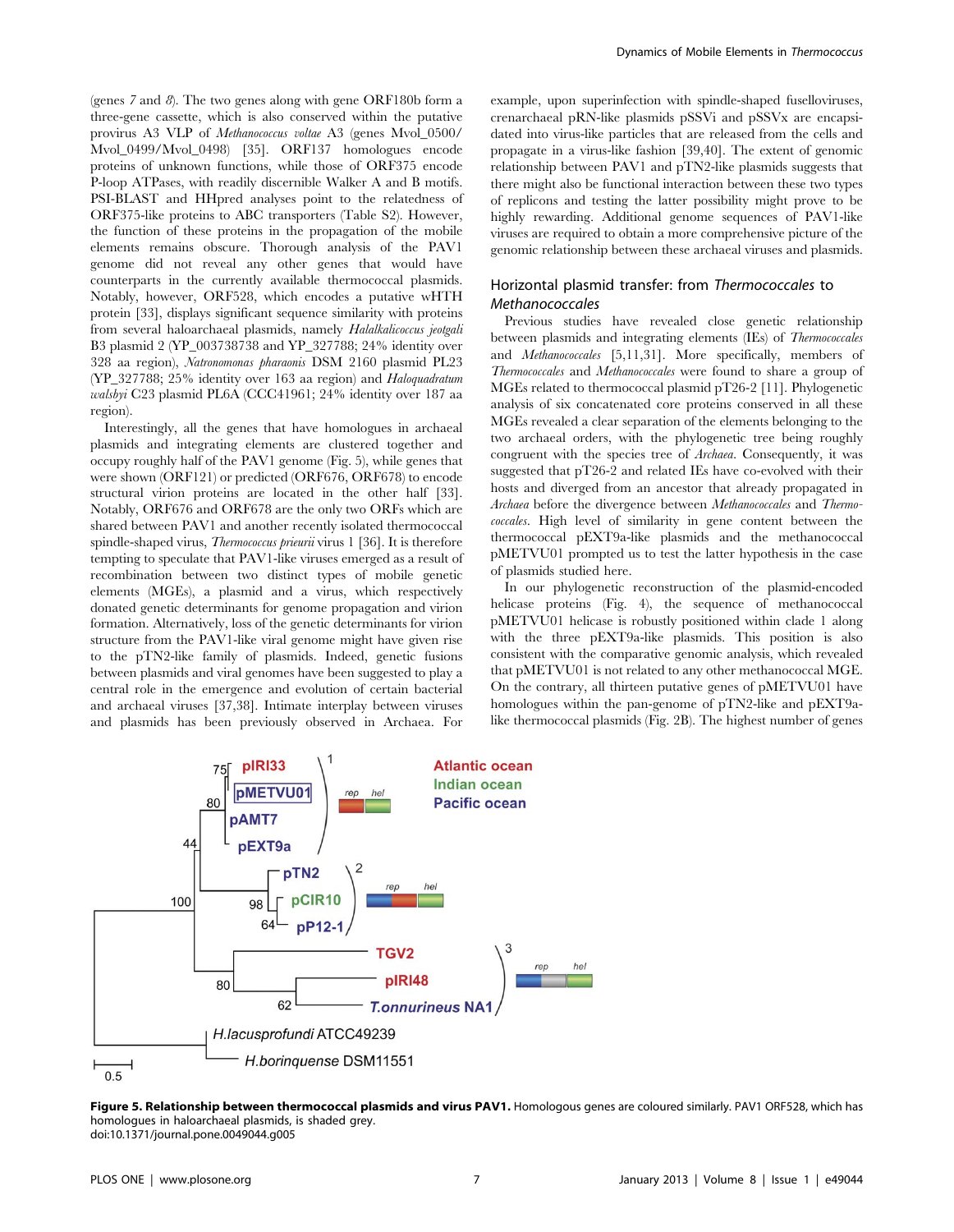is shared between pMETVU01 and pAMT7 (10 common genes; 53–97% identity at the protein level). This is also reflected in the gene content tree, where pMETVU01 and pAMT7 cluster together (Fig. S1). In 16S rRNA gene phylogeny Methanocaldococcus vulcanius M7 is robustly positioned within the clade including members of Methanococcales (Fig. S8), validating the assignment of this organism to the family Methanocaldococcaceae within the order *Methanococcales* [41]. Thus, given the fact that  $M$ . *vulcanius* M7—the host of pMETVU01 plasmid—is a hyperthermophile isolated from the same hydrothermal field as Thermococcus sp. strain AMT7 (the two sampling sites are only  $\sim$  7 km apart) [41], it is reasonable to conclude that the origin of pMETVU01-like plasmids in Methanococcales is a result of a relatively recent horizontal transfer from Thermococcales. It therefore appears that, unlike pT26-2-like plasmids that to co-evolve with their hosts [11], pEXT9a-like plasmids are more prone to horizontal transfer. This is the first observation of a clear-cut horizontal plasmid transfer (HPT) between the organisms belonging to two different orders of Euryarchaeota. Importantly, such HPT might also play an important role in shuttling cellular genes between different organisms in hyperthermophilic environments.

An outstanding question is how such transfer is achieved. Neither pTN2-like nor pEXT9a-like plasmids display signatures of canonical conjugative plasmids [42,43] and therefore are unlikely to spread by this mechanism. Notably, certain members of Methanococcales and Thermococcales have been shown to be naturally competent, capable of exogenous DNA uptake [44,45]. This suggests that plasmid transfer between the organisms of two groups of hyperthermophilic archaea might occur by natural transformation. As mentioned above, Sulfolobus fuselloviruses mediate transfer of pRN-like plasmids pSSVi and pSSVx by encapsidating them into virus-like particles [39,40]. Given the extent of similarity between PAV1 and thermococcal plasmids (Fig. 5), the possibility of a virus-assisted plasmid transfer also appears to be a viable option. Recently, different Thermococcus strains were shown to produce membrane vesicles (MVs), which were found to be associated with chromosomal as well as plasmid DNA [5,46,47]. Consequently, MVs might serve as vehicles in horizontal plasmid transfer in hyperthermophilic environments. Future research should reveal which of the above mentioned (not mutually exclusive) mechanisms are accountable for plasmid shuttling between different archaeal cells.

Finally, plasmids sequenced during this study might be useful in developing novel shuttle vectors. From this perspective, the pEXT9a-like plasmids are of special interest due to their ability to replicate in members of both Thermococcales (pAMT7, pEXT9a and pIRI33) and Methanococcales (pMETVU01). It is now important to test whether the same plasmid can replicate in cell from both archaea orders. Furthermore, the TA genes carried by pEXT9a-like plasmids might prove to be useful for stable maintenance of the shuttle vectors.

#### Materials and Methods

#### Origin and cultivation of the new Thermococcus strains

The new *Thermococcus* strains described in this study were isolated and cultivated following previously established protocols [3,48]. Detailed procedures can be found in the Materials and Methods S1.

#### Plasmids isolation and sequencing

Plasmids were obtained from 50 ml cultures in late exponential phase (approximately  $10^8$  cells/ml) of *Thermococcus* strains AMT7, EXT9, IRI33, IRI48 and CIR10 using a modified alkaline lysis method as previously described [8]. Shotgun plasmid libraries of clones of each Thermococcus plasmid were constructed in pUC18 vector and sequenced from both ends as described previously [10]. The complete plasmid sequences were deposited to the GenBank under the following accession numbers: JQ661332 (pAMT7), JQ661331 (pEXT9a), JQ661329 (pIRI33), JQ661328 (pIRI48) and JQ661330 (pCIR10).

#### ssu rDNA sequencing

The near full length genes for 16S rRNA were amplified from genomic DNA of Thermococcus sp. strains IRI33, IR48, CIR10, AMT7 and EXT9 using the polymerase chain reaction (PCR) with primers Arc-8F (5' TCC GGT TGA TCC TGC CRG 3') and Universal  $1492R$  (5' GGT TAC CTTACG ACT T 3') as described previously [10]. PCR products were cloned into pGEM-T Easy vector (Promega) with E. coli XL-Gold (Stratagene) competent cells as recipient. In each case three positive clones were sequenced using universal sequencing primers M13 forward and M13 reverse by Sanger method. Sequences were compared to other Thermococcales 16S rRNA gene sequences using the web interface of the Ribosomal Database Project release 10 [49].

#### Sequence analysis

The ORFs were predicted with the following criteria: minimal length – 39 codons; start codons – ATG, GTG or TTG; stop codons – TAA, TAG or TGA. Precise localization of potential CDS was manually adjusted based on the location of consensus Shine-Dalgarno sequences. Predicted protein sequences of thermococcal plasmids were analysed using BLASTP and PSI-BLAST [50] searches against nonredundant protein database at NCBI. For distant homology detection, HHpred [51] and FFAS03 [52] were used. Annotation tables for all plasmids described in this study can be found in Supporting Information (Table S2). PAV1 homologues in thermococcal plasmids were identified by comparing all PAV1 proteins sequences against the local database containing protein sequences of thermococcal plasmids. The results can be found in Supporting Information (Table S3).

For phylogenetic analysis multiple sequence alignments were constructed using PROMALS3D [53] and MUSCLE [54], manually examined and edited if required. Sequence alignments were visualized using Jalview [55]. Maximum likelihood analysis was carried out using MEGA5 software [56].

For gene content trees, a binary (presence/absence) matrix of plasmid genes was constructed and used to calculate gene content distances with GeneContent program [57].

#### Supporting Information

Figure S1 Plasmid gene content tree. The tree was constructed using GeneContent program (Gu et al. Bioinformatics, 2005; 21:1713–1714) and rooted with the pTBMP1 plasmid of T. barophilus MP, which shares with the rest of the plasmids a single gene. Plasmid names are coloured according to the geographical origin of the Thermococcales strains from which they were isolated: blue, East Pacific Ocean ridge; red, Mid-Atlantic Ocean ridge; green, Indian Ocean triple junction. (TIF)

Figure S2 Cumulative GC skew analysis of pTN2-like (A) and pEXT9a-like (B) plasmids. The ORF maps for each of the plasmids are shown above the corresponding GC skew plots. The large intergenic regions housing the origins of plasmid replication (ori) are matched with the inflections in the GC skew plots by grey shading. The putative new ori site in pIRI33 is indicated with a red circle. (TIF)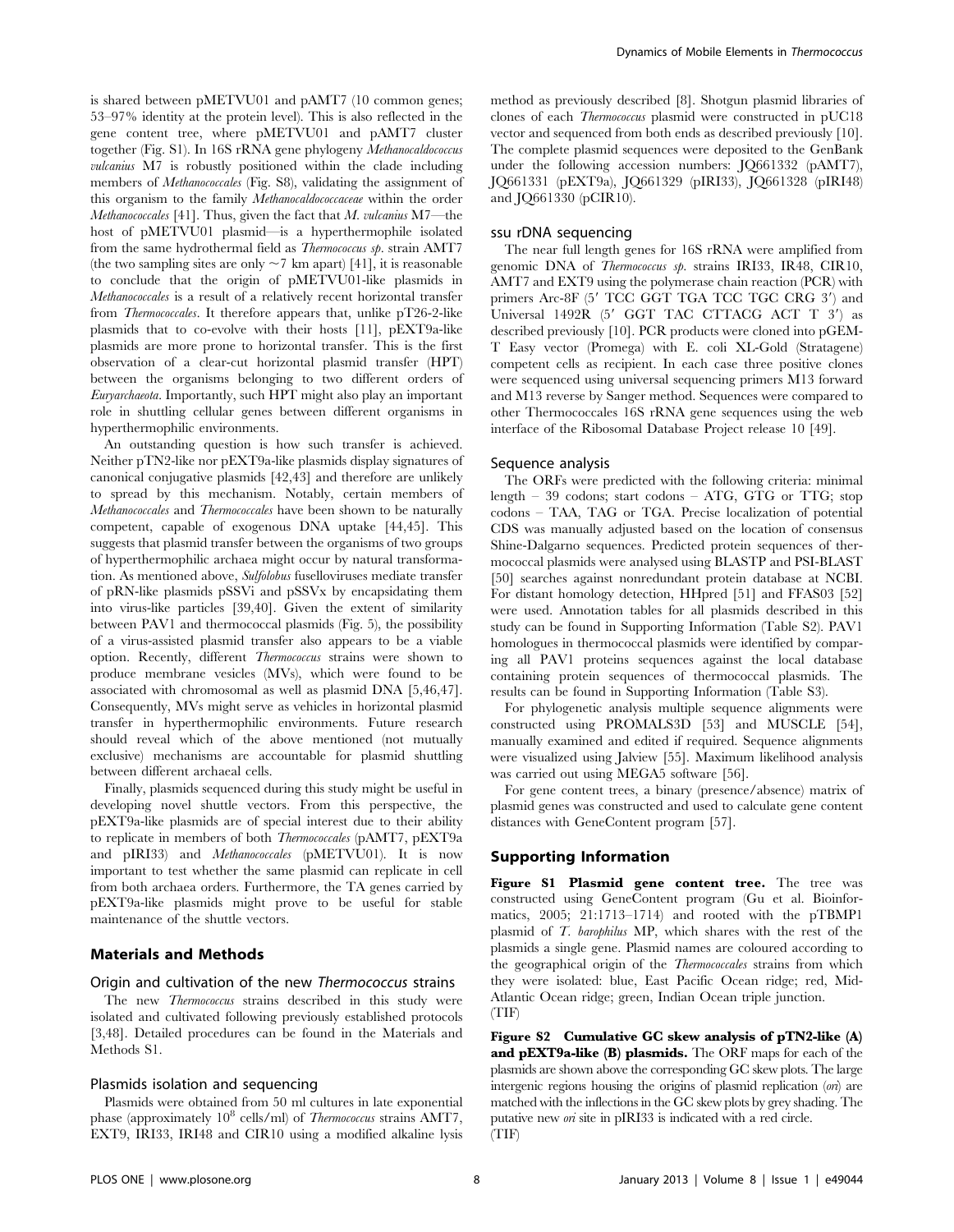Figure S3 Alignment of winged helix-turn-helix (wHTH) proteins conserved in pTN2-like and pEXT9a-like plasmids. The alignment is coloured according to sequence conservation (% identity). The secondary structure determined from the X-ray structure of wHTH transcriptional repressor BigR from Xylella fastidiosa (PDB ID: 3PQK) is shown above the alignment with  $\alpha$  helices and  $\beta$  strands represented by red rectangles and blue arrows, respectively. The predicted coiled-coil domain is represented with a green bar. (TIF)

Figure S4 Alignment of ribbon-helix-helix (RHH) motif containing proteins encoded by thermococcal plasmids. The alignment is coloured according to sequence conservation (% identity). The secondary structure determined from the X-ray structure of RHH transcriptional repressor NikR from Escherichia *coli* (PDB ID: 2HZA) is shown above the alignment with  $\alpha$  helices and  $\beta$  strands represented by red rectangles and blue arrows, respectively. The X-ray structure of the NikR dimer is shown on the right, with secondary structure elements coloured using the same code as depicted above the alignment. (TIF)

Figure S5 Alignment of Hfq-like proteins encoded by thermococcal plasmids. The alignment is coloured according to sequence conservation (% identity). The N-terminal Zinc finger (ZF) domain of the plasmid proteins is aligned with the ZF domain of the human zinc-fingers and homeoboxes 1 protein (PDB ID: 2GHF), while the C-terminal domain is aligned with the Hfq-like proteins from Methanocaldococcus jannaschii (PDB ID: 2QTX) and Staphylococcus aureus (PDB ID: 1KQ1). The secondary structure elements displayed above the alignment ( $\alpha$  helices – red rectangles,  $\beta$  strands – blue arrows) have been calculated from the respective X-ray structures. The X-ray structure of the hexameric Hfq-like protein from Methanocaldococcus jannaschii is shown on the right, with secondary structure elements coloured using the same code as depicted above the alignment.

(TIF)

Figure S6 RelEB toxin-antitoxin system encoded by archaeal plasmids. Plasmid-encoded RelE-like toxin (A) and RelB-like antitoxin (B) proteins are aligned with the corresponding protein from Pyrococcus horikoshii OT3 (PDB ID: 1WMI\_A and 1WMI\_B, respectively). The alignments are coloured according to sequence conservation (% identity). The secondary structure determined from the X-ray structures of corresponding P. horikoshii OT3 proteins is shown above the alignment with  $\alpha$  helices and  $\beta$ strands represented by red rectangles and blue arrows, respectively. (C) The X-ray structure of the RelEB complex, with RelB and RelE shown in red and blue, respectively.

(TIF)

Figure S7 Phylogenetic analysis of the cellular and plasmid-encoded RelE-like proteins. The evolutionary history was inferred by using the Maximum Likelihood method

#### References

- 1. Prieur D, Voytek MA, Jeanthon C, Reysenbach AL (2001) Deep-Sea Thermophilic Prokaryotes. In: Reysenbach AL, Voytek MA, Mancinelli R, editors. Thermophiles: Biodiversity, Ecology and Evolution. New York: Kluwer Academic/Plenum Publishers. pp. 11–22.
- 2. Benbouzid-Rollet N, Lopez-Garcia P, Watrin L, Erauso G, Prieur D, et al. (1997) Isolation of new plasmids from hyperthermophilic Archaea of the order Thermococcales. Res Microbiol 148: 767–775.
- 3. Lepage E, Marguet E, Geslin C, Matte-Tailliez O, Zillig W, et al. (2004) Molecular diversity of new Thermococcales isolates from a single area of hydrothermal deep-sea vents as revealed by randomly amplified polymorphic

based on the JTT model (+I, +G [4 categories]). The bootstrap consensus tree was inferred from 100 replicates. Numbers at the branch-points represent bootstrap values. Branches corresponding to partitions reproduced in less than 50% bootstrap replicates are collapsed. The scale bar represents the number of substitutions per site. The analysis involved 12 amino acid sequences. All positions containing gaps and missing data were eliminated. There were a total of 83 positions in the final dataset. Cellular RelE-like proteins are indicated by their GenBank identifiers followed by the organisms' names.

(TIF)

Figure S8 Phylogenetic tree of selected archaeal species based on 16S rRNA gene sequences. The evolutionary history was inferred by using the Maximum Likelihood method based on the Tamura-Nei model (+I, +G [4 categories]). The bootstrap consensus tree was inferred from 100 replicates. Numbers at the branch-points represent bootstrap values. Branches corresponding to partitions reproduced in less than 50% bootstrap replicates are collapsed. The scale bar represents the number of substitutions per site. The tree was rooted by using sequences of organisms belonging to the archaeal order Methanobacteriales as an outgroup. Methanocaldococcus vulcanius M7 is highlighted in red. The analysis involved 32 nucleotide sequences. All positions containing gaps and missing data were eliminated. There were a total of 1183 positions in the final dataset. (TIF)

Materials and Methods S1 Supporting Materials and Methods.

(DOC)

Table S1 Replication protein-based classification of Thermococcales plasmids. (DOC)

Table S2 Annotation of the five plasmids described in this study.

(DOC)

Table S3 PAV1 ORFs with homologues in thermococcal plasmids.

(DOC)

#### Acknowledgments

We thank Adeline Bidault-Toffin for her excellent technical assistance. We also thank Anne-Claire Mattenet and Marie Chevreau for their contribution in plasmid isolation and sequencing during their MSc degree internship.

#### Author Contributions

Conceived and designed the experiments: GE. Performed the experiments: GE MG WBH. Analyzed the data: GE MK MG WBH. Contributed reagents/materials/analysis tools: GE MG MK PF. Wrote the paper: MK GE.

DNA fingerprinting and 16S rRNA gene sequence analysis. Appl Environ Microbiol 70: 1277–1286.

- 4. Prieur D, Erauso G, Geslin C, Lucas S, Gaillard M, et al. (2004) Genetic elements of Thermococcales. Biochem Soc Trans 32: 184–187.
- 5. Soler N, Gaudin M, Marguet E, Forterre P (2011) Plasmids, viruses and viruslike membrane vesicles from Thermococcales. Biochem Soc Trans 39: 36–44.
- 6. Erauso G, Marsin S, Benbouzid-Rollet N, Baucher MF, Barbeyron T, et al. (1996) Sequence of plasmid pGT5 from the archaeon Pyrococcus abyssi: evidence for rolling-circle replication in a hyperthermophile. J Bacteriol 178: 3232–3237.